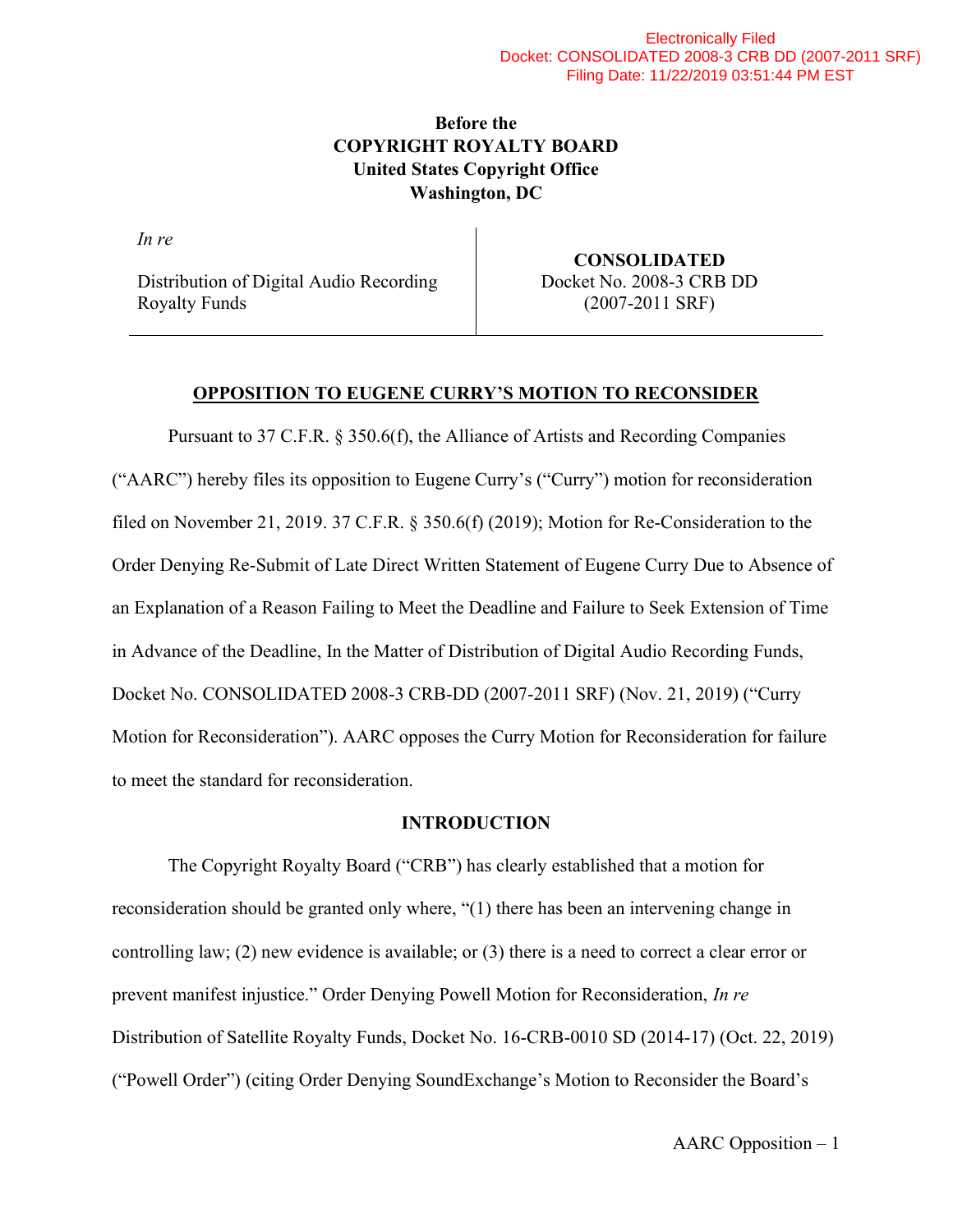Order Requiring, In Part, the Production of Certain Income Tax Returns, Docket No. 2005-1 CRB DTRA at 1 (May 3, 2006) (citing Regency Communications Inc. v. Cleartel Communications, Inc., 212 F. Supp. 2d 1, 3 (D.D.C. 2002) and Firestone v. Firestone, 76 F.3d 1205, 1208 (D.C. Cir. 1996)); see also Order Denying IPG Motion to Reconsider Preliminary Hearing Order Relating to Claims Challenged by SDC at 1 (May 14, 2013); Order denying Motion for Reconsideration by Bruce James Harvey, In the Matter of Distribution of 2012 DART Sound Recordings Fund/Copyright Owners Subfund, Docket No. 2013-4 CRB DD 2012(SRF) (Aug. 15, 2013). These strict standards are essential to ensure that hearings do not continue indefinitely and discourage parties from endlessly making repetitive arguments.

 Curry does not argue that there has been an intervening change in the law or that new relevant evidence is available since the CRB denied his motion to submit a late written direct statement. Finally, Curry does not contend that there is a need to correct a clear error. He seems to believe that it is unfair for him to be held to the very CRB regulations and timetable that all the other parties in the proceeding are held to. Therefore, Curry has failed to even attempt to meet the standard for reconsideration and so, his motion reconsideration should be denied. See Powell Order.

#### ARGUMENT

 Instead of satisfying the standard for motions for reconsideration, Curry submits a full page of excuses, along with over 50 pages of attachments that have nothing at all to do with this proceeding. See Curry Motion for Reconsideration (including letter from Roc Nation Records, LLC regarding licensing of Curry musical works, Written Direct Statement of SoundExchange, et. al., Sample License Agreement, and Proposed Rates and Terms of SoundExchange, Inc. and Artist and Copyright Owner Participants). Curry's argument appears to be that he has been too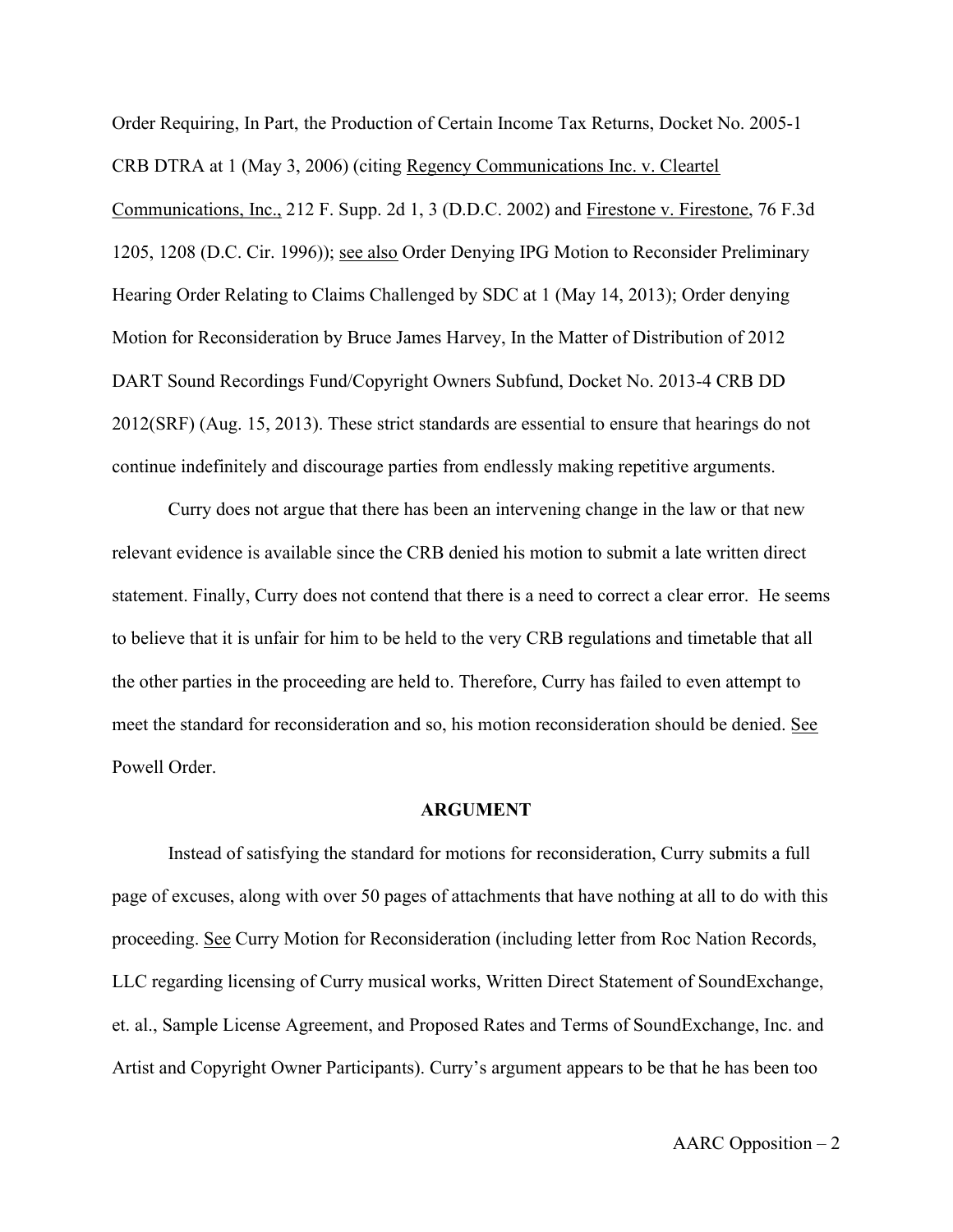busy with other CRB proceedings and personal responsibilities to meet the deadline for filing the most essential document in this proceeding – the written direct statement. This argument does not qualify as an "intervening change in controlling law . . . [or as] new evidence." Powell Order. The fact that Curry is busy with other matters does not mean that he is exempt from the CRB's regulations and timetable. All parties in a DART proceeding have to juggle matters other than the proceeding at issue. Notably, the CRB warned Curry, in this very proceeding, that complying with the regulations was critical to his continued participation in this proceeding; even attaching a copy of the regulations to its order. Order Granting Curry Eugene Leave To Refile Exhibit, In re Distribution of Digital Audio Recording Royalty Funds CONSOLIDATED Docket No. 2008- 3 CRB DD (2007-2011 SRF) (Apr. 2, 2019). Therefore, the fact that Curry's failure to comply with the Judges' procedural regulations and timeline resulted in the CRB's decision to disallow a late-filed written direct statement (a one month late filing), does not rise to the level of a "clear error" or "manifest injustice." Id. The CRB's decision to deny Curry's motion to file his written statement, over a month after it was due, was correct. Nothing in the Curry Motion for Reconsideration supports reconsideration of the CRB's decision.

#### **CONCLUSION**

WHEREFORE, in view of the foregoing, AARC respectfully requests that the CRB deny the Curry Motion for Reconsideration for failure to satisfy the standard for granting reconsideration.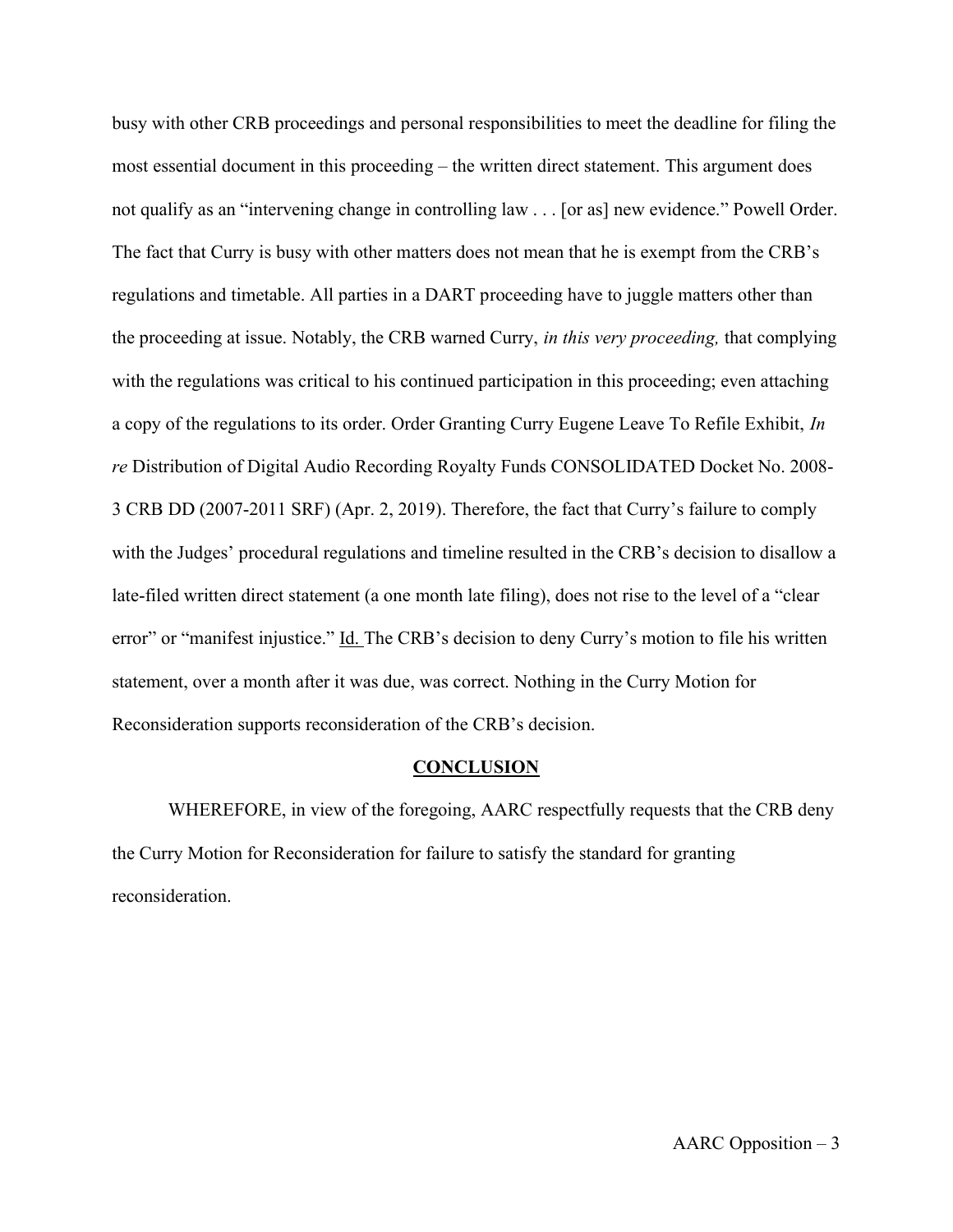Respectfully submitted, On Behalf of AARC

 /s/Linda R. Bocchi, Esq. Linda R. Bocchi, Esq. DC BAR# 338012 VA BAR# 77599 Executive Director Alliance of Artists and Recording Companies 700 N. Fairfax Street, Suite 601 Alexandria, VA 22314 (703) 535-8101 (phone) (703) 535-8105(facsimile) Ibocchi@aarcroyalties.com

November 22, 2019